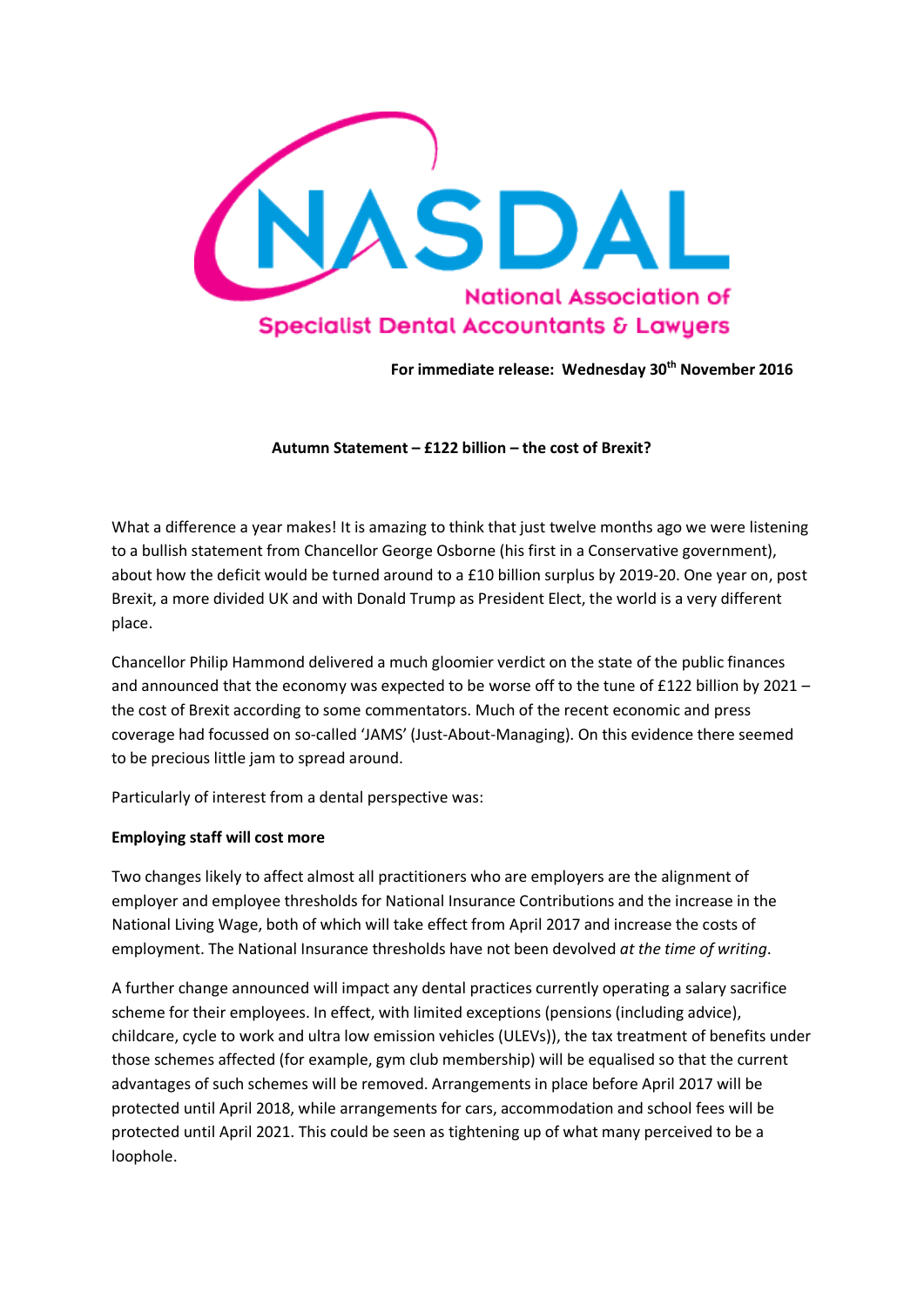### **Continuity**

The Chancellor confirmed that he would adhere to the previously announced staged reductions in the rate of Corporation Tax from the current 20% to 17% by 2020 but was clearly not prepared to go further than that as some commentators had urged in the wake of Brexit. His announcement at least gives certainty to those principals who have already incorporated.

The basic, higher and additional rates of SRIT were confirmed at 20%, 40% and 45% in an announcement by the Scottish Government in February 2016.

The Scottish Government has vowed to freeze the higher rate threshold in real terms and increase it only in line with CPI inflation in 2017/18 and by no more than inflation until 2021/22. This means that the SRIT higher-rate threshold for 2017/18 is likely to be £43,387 compared with £45,000 for the rest of the UK. This equates to an additional £645.20 in income tax terms for 2017/18.

Charles Linaker, Tax Partner at NASDAL member UNW said, "One could view this as a 'steady-as-shegoes' Autumn Statement from a Chancellor keener on the figures than grand political gestures. I was interested to see that there was no mention of Making Tax Digital<sup>1</sup> – announced a year ago by his predecessor, and which, if and when implemented, will have a major impact on how dental practices interact with HMRC; initially for sole principals and partnerships and ultimately for incorporated practices also. (There was an announcement saying that the various MTD consultations would be responded to in week commencing 30<sup>th</sup> January 2017.) This may have been because the consultation period for responses only ended earlier this month but there will undoubtedly be further developments on this front over the next few weeks leading up to next Spring's Budget."

Scott Hallesy, Tax Strategist at NASDAL member Condies, added, "As part of devolved powers, the basic, higher and additional rate thresholds will be confirmed when the Scottish government sets them out at the Scottish Budget on Thursday 15<sup>th</sup> December 2016. Now more than ever, the advice of specialists is key."

# **¹https://www.gov.uk/government/uploads/system/uploads/attachment\_data/file/484668/makin g-tax-digital.pdf**

#### **ENDS**

# Note to editors:

NASDAL, the National Association of Specialist Dental Accountants and Lawyers, was set up in 1998. It is an association of accountants and lawyers who specialise in acting for and looking after the accounting, tax and legal affairs of dentists. It is the pre-eminent centre of excellence for accounting, tax and legal matters concerning dentists. Its members are required to pass strict admission criteria, and it regulates the performance of its members to ensure high standards of technical knowledge and service.

Images are available of the NASDAL Chairman and NASDAL team.